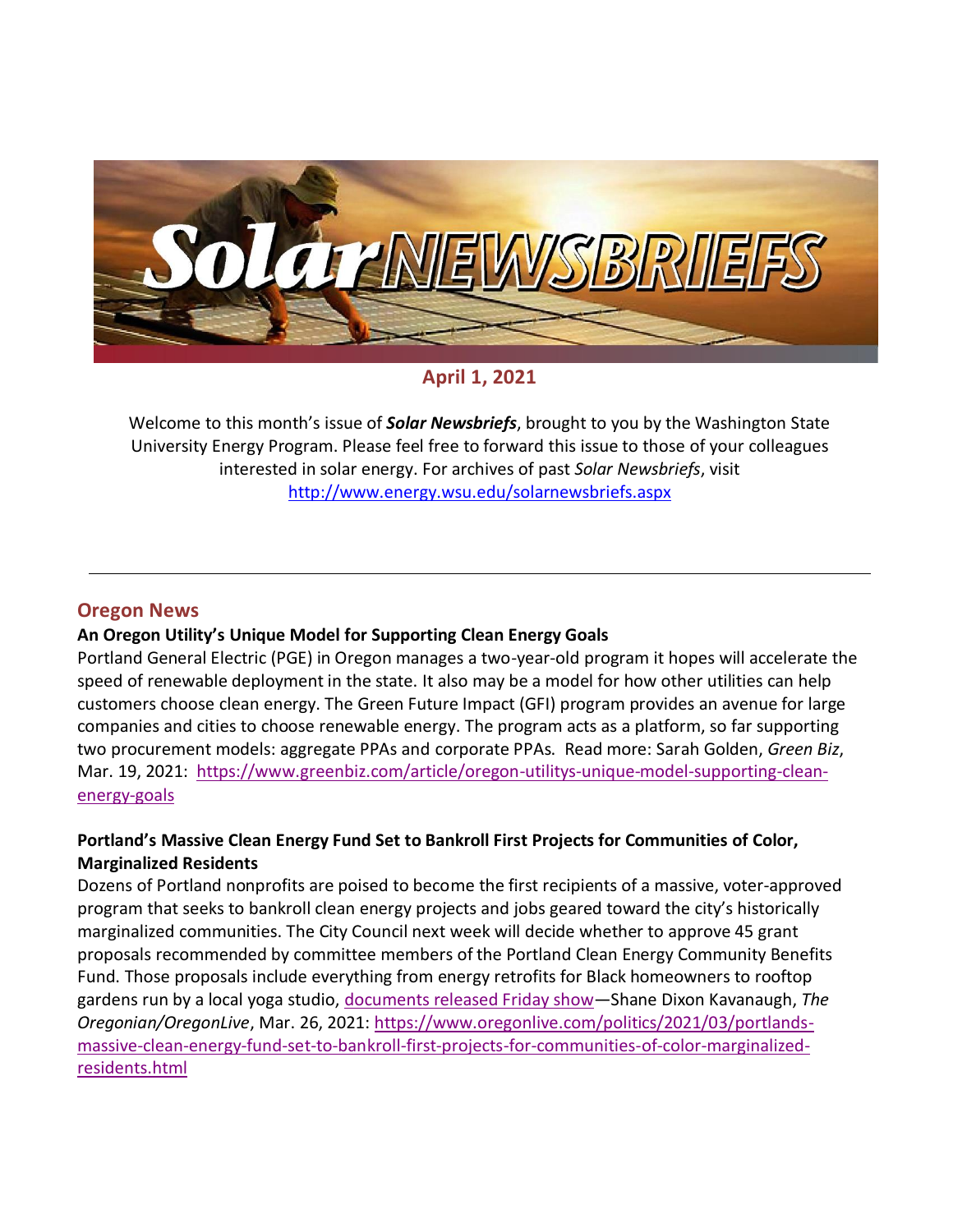## **SPI Energy Partners with Common Energy to Connect New Community Solar Projects to the Oregon Electrical Grid**

SPI Energy Co., Ltd., a global renewable energy company and provider of solar storage and electric vehicle (EV) solutions for business, residential, government, logistics and utility customers and investors, today announced that it has partnered with Common Energy to subscribe customers to SPI's six community solar projects in the Portland General Electric (PGE) territory in the greater Portland, Oregon area. SPI's Oregon solar project portfolio is participating under the state's new Community Solar Program, which was established by the Oregon state legislature in 2016—*APNews*, Mar. 15, 2021: [https://apnews.com/press-release/accesswire/business-technology-renewable-power-generation](https://apnews.com/press-release/accesswire/business-technology-renewable-power-generation-alternative-and-sustainable-energy-products-and-services-7c19e03df333ef5afcb4417d765b05a3)[alternative-and-sustainable-energy-products-and-services-7c19e03df333ef5afcb4417d765b05a3](https://apnews.com/press-release/accesswire/business-technology-renewable-power-generation-alternative-and-sustainable-energy-products-and-services-7c19e03df333ef5afcb4417d765b05a3)

# **Washington**

# **Grid Modernization under the Clean Energy Fund (CEF)**

\$4.6 million is available in a new round of grant funding. Since 2013, state investments have encouraged public-private partnerships on a diverse range of projects, leading the way in electrical grid modernization. This program provides funding for Washington electric utilities for Grid Modernization projects that advance clean, renewable energy technologies and transmission and distribution control systems; support integration of renewable energy sources, deployment of distributed energy resources, and sustainable microgrids; or increase utility customer choice in energy sources, efficiency, equipment and utility services. Applications are due by 5:00 p.m. PST on May 18, 2021. For more information see: Washington State Department of Commerce. Energy Grid Modernization website: [https://www.commerce.wa.gov/growing-the-economy/energy/clean-energy-fund/energy-grid](https://www.commerce.wa.gov/growing-the-economy/energy/clean-energy-fund/energy-grid-modernization/)[modernization/](https://www.commerce.wa.gov/growing-the-economy/energy/clean-energy-fund/energy-grid-modernization/)

## **Pacific Northwest National Lab Gets Green Light to Design and Build a \$75M Grid Storage Facility**

The [Pacific Northwest National Laboratory](https://www.pnnl.gov/) (PNNL) will begin designing and building a \$75 million facility in Eastern Washington that will help develop massive batteries for grid energy storage. On Wednesday, Department of Energy Secretary Jennifer Granholm gave departmental approval of the project, allowing an initiative nearly two years in the works to start taking shape. PNNL was chosen in August 2019 as the site of the national grid energy research facility, named the [Grid Storage Launchpad](https://www.energy.gov/oe/grid-storage-launchpad)—Lisa Stiffler, *GeekWire*, Mar. 11, 2021: [https://www.geekwire.com/2021/pacific-northwest-national-lab-gets-green](https://www.geekwire.com/2021/pacific-northwest-national-lab-gets-green-light-design-build-75m-grid-storage-facility/)[light-design-build-75m-grid-storage-facility/](https://www.geekwire.com/2021/pacific-northwest-national-lab-gets-green-light-design-build-75m-grid-storage-facility/)

## **Affordable Housing Complex Spurling Court will Include Solar Power**

Things are looking up, quite literally, as the city moves closer to the anniversary of the pandemic that changed the world. Thanks to a \$170,000 grant from the Washington State Department of Commerce and \$30,000 in matching funds from the city of Ellensburg, the affordable housing project Spurling Court will incorporate solar power. "Across the country, low-income communities rarely benefit from renewable energy projects," said Andrew Lyons, HopeSource director of operations and manager of the grant—Rodney Harwood, *Daily Record*, Mar. 15, 2021:

[https://www.dailyrecordnews.com/monday/local\\_news/affordable-housing-complex-spurling-court](https://www.dailyrecordnews.com/monday/local_news/affordable-housing-complex-spurling-court-will-include-solar-power/article_e50099f0-5c97-57ac-9757-4aa011a19e29.html)[will-include-solar-power/article\\_e50099f0-5c97-57ac-9757-4aa011a19e29.html](https://www.dailyrecordnews.com/monday/local_news/affordable-housing-complex-spurling-court-will-include-solar-power/article_e50099f0-5c97-57ac-9757-4aa011a19e29.html)

**Company Applies to Build Massive Solar, Wind Project on Farmland**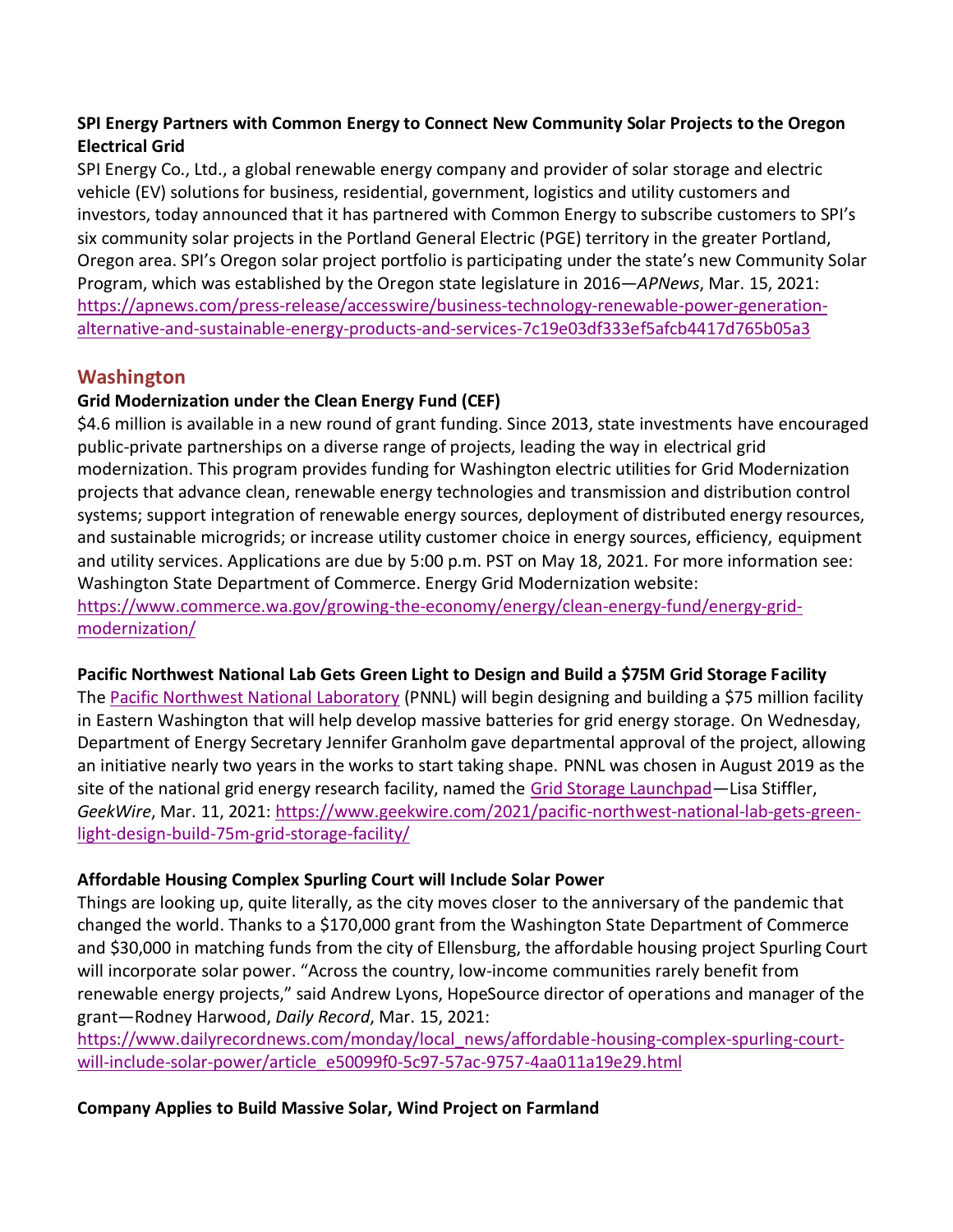A state council next week will have public hearings on plans to build solar panels and erect wind turbines on thousands of acres of farmland in Benton County in south-central Washington. Scout Clean Energy of Boulder, Colo., would lease 72,295 acres. While 6,860 acres would be "permanently impacted," the rest could remain in agricultural production, according to the company's application to the Washington Energy Facility Site Evaluation Council—*National Wind Watch*, Mar. 24, 2021: [https://www.wind-watch.org/news/2021/03/24/company-applies-to-build-massive-solar-wind-project](https://www.wind-watch.org/news/2021/03/24/company-applies-to-build-massive-solar-wind-project-on-farmland/)[on-farmland/](https://www.wind-watch.org/news/2021/03/24/company-applies-to-build-massive-solar-wind-project-on-farmland/)

## **Comment: Washington can be a Shining Example for Solar Energy**

Here in Washington, clean-energy siting is mostly focused on the sunny interior of the state, where it is already creating tough trade-offs, leading to bitter conflict in local communities. Even among staunch supporters of clean energy, however, there are reasonable concerns about solar panels stretched as far as the eye can see. This spring, state legislators in Olympia will have the opportunity to help resolve such conflicts. A proposed "Least Conflict Solar Siting" pilot project in the Columbia Basin would bring stakeholders together to openly state their preferences and acknowledge areas of agreement and disagreement, in order to map out areas where conflict is minimal—Deborah Jensen and Addie Candib, *HeraldNet,* Mar. 21, 2021: [https://www.heraldnet.com/opinion/comment-washington-can-be-a](https://www.heraldnet.com/opinion/comment-washington-can-be-a-shining-example-for-solar-enegy/)[shining-example-for-solar](https://www.heraldnet.com/opinion/comment-washington-can-be-a-shining-example-for-solar-enegy/)**-**enegy/

#### **Companies Partner on Climate Pledge Arena Solar Projects Totaling 1.2MW**

[Excelsior Energy Capital](http://www.excelsiorcapital.com/) (Excelsior), [Unico Solar Investors](https://unicoprop.com/services/real-estate/solar/) (Unico Solar), Oak View Group and the Seattle Kraken have announced a partnership to equip [Climate Pledge Arena](https://climatepledgearena.com/) with onsite solar arrays. The arrays which produce energy totaling 1.2 megawatts are a key component of the project's commitment to becoming the first arena in the world to be net Zero Carbon certified by the International Living Future Institute (ILFI), a leading non-profit organization dedicated to advancing sustainable building practices—Robin Whitlock*, Renewable Energy*, Mar. 8, 2021:

[https://www.renewableenergymagazine.com/pv\\_solar/unico-solar-investors-excelsior-energy-capital](https://www.renewableenergymagazine.com/pv_solar/unico-solar-investors-excelsior-energy-capital-announce-20210308)[announce-20210308](https://www.renewableenergymagazine.com/pv_solar/unico-solar-investors-excelsior-energy-capital-announce-20210308)

## **Local Business Briefs: \$243,000 Grant to CCAP for Solar Installation**

Commerce awards \$243,000 to CCAP for solar installation. Coastal Community Action Program has been awarded a \$243,000 grant to build a 121-kilowatt solar installation at its service center in Aberdeen. CCAP will use the energy savings from the project to offset energy costs and provide more services to qualified low-income households across Grays Harbor and Pacific counties: *The Daily World*, Mar. 1, 2021: [https://www.thedailyworld.com/business/local-business-briefs-243000-grant-to-ccap-for](https://www.thedailyworld.com/business/local-business-briefs-243000-grant-to-ccap-for-solar-installation/)[solar-installation/](https://www.thedailyworld.com/business/local-business-briefs-243000-grant-to-ccap-for-solar-installation/)

## **National News**

## **Senate Bill Would Give Clean Energy Companies Direct Access to Tax Credits**

Three senators, Tom Carper (D-Del.), Sheldon Whitehouse (D-R.I.), and Martin Heinrich (D-N.M.), [introduced a bill](https://www.epw.senate.gov/public/_cache/files/2/c/2c333d59-e75c-4252-a3d6-311a2e3a97f5/7FA6B59CCBE45EECA68410F7ECBCADEA.americas-clean-energy-jobs-act---introduced.pdf) that would allow for temporary refundability of section 45, 45Q, and 48 investment and production tax credits. The credits provide incentives for the private development of projects such as solar, wind, fuel cells, and carbon capture and sequestration—Tim Sylvia, *PV Magazine,* Mar. 26, 2021: [https://pv-magazine-usa.com/2021/03/26/senate-bill-would-give-clean-energy-](https://pv-magazine-usa.com/2021/03/26/senate-bill-would-give-clean-energy-companies-direct-access-to-tax-credits/)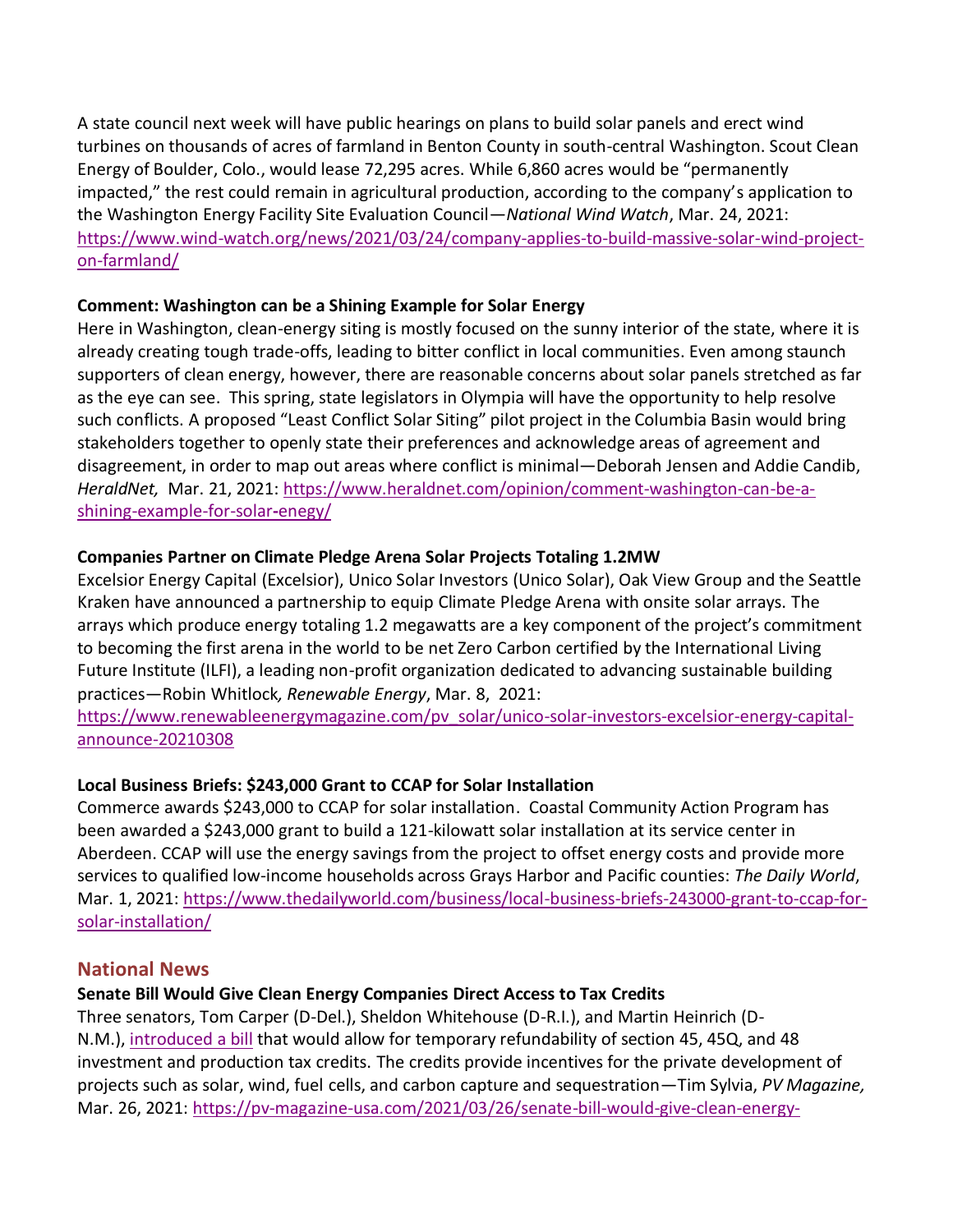## **Solar Workforce**

## **Solar Ready Vets Network Looking for Transitioning Service Members and Veterans**

Harnessing the power of the sun can dispel even the gloomiest economic outlook. That can lead to a bright career in clean energy for transitioning service members and Veterans, says Solar Ready Vets. The solar industry ranks as one of the fastest-growing sectors in the U.S. economy, due to federal policies, technological innovations, competitive installation costs, and increasing demand from the private and public sectors for clean electricity. This demand means the solar industry needs skilled workers in many areas, such as installation, production, manufacturing, sales and management. Military service provides skills in leadership, teamwork, ingenuity and persistence that can easily be applied to a career in the solar industry. *U.S. Department of Veterans Affairs*, Mar. 23, 2001:

[https://blogs.va.gov/VAntage/86224/bright-future-military-transitioning-servicemembers-veterans](https://blogs.va.gov/VAntage/86224/bright-future-military-transitioning-servicemembers-veterans-solar-energy-industry/)[solar-energy-industry/](https://blogs.va.gov/VAntage/86224/bright-future-military-transitioning-servicemembers-veterans-solar-energy-industry/)

#### **Solar Ready Vets Network**

Veterans of the U.S. Armed Forces are outstanding candidates for careers in the solar industry. Military service provides the leadership abilities and technical skills that solar companies value highly. While some veterans begin with entry-level jobs and move up the ranks, others transition directly to advanced leadership roles within the rapidly growing solar workforce—*The Solar Foundation* website, 2021: <https://www.thesolarfoundation.org/solar-ready-vets/>

## **Agrivoltaics**

## **Largest "Agrivoltaic" Research Project Underway in Colorado**

Today, Solar FlexRack, a division of Northern States Metals announced that it supplied its tracker solution for [Jack's Solar Garden](https://www.jackssolargarden.com/), a 1.2-MW community solar farm and the largest agrivoltaic research project in the U.S., located in Boulder County, Colorado. Jack's sits on five acres of farmland for the dual use of agriculture and solar energy production. In partnership with the U.S. Department of Energy's National Renewable Energy Laboratory (NREL), Colorado State University, and the University of Arizona, this project will be studying how best to grow wildflowers, pasture and prairie grasses, pollinator habitats, as well as crops, such as carrots, onions, tomatoes and squash that will all be planted this season underneath and around the solar array—Jennifer Runyon, *Renewable Energy World*, Mar. 17, 2021: [https://www.renewableenergyworld.com/solar/largest-agrivoltaic-research-project-underway-in](https://www.renewableenergyworld.com/solar/largest-agrivoltaic-research-project-underway-in-colorado/)[colorado/](https://www.renewableenergyworld.com/solar/largest-agrivoltaic-research-project-underway-in-colorado/)

## **Power Food: Agrivoltaics Scores impressive Triple Win, but Some Food Safety Concerns Remain**

A win-win is always welcome. But what about a win-win-win? Researchers say that is what is possible with agrivoltaics, a groundbreaking system that combines solar energy with agriculture. Some refer to it as "dual solar" or "solar sharing". The win-win-win here is the ability of agrivoltaics to increase food production, boost renewable energy production and achieve important water savings  $-$  all on the same piece of land—Cookson Beecher, *Food Safety News*, Mar. 22, 2021:

[https://www.foodsafetynews.com/2021/03/agrivoltaics-scores-impressive-triple-win-but-some-food](https://www.foodsafetynews.com/2021/03/agrivoltaics-scores-impressive-triple-win-but-some-food-safety-concerns-remain/)[safety-concerns-remain/](https://www.foodsafetynews.com/2021/03/agrivoltaics-scores-impressive-triple-win-but-some-food-safety-concerns-remain/)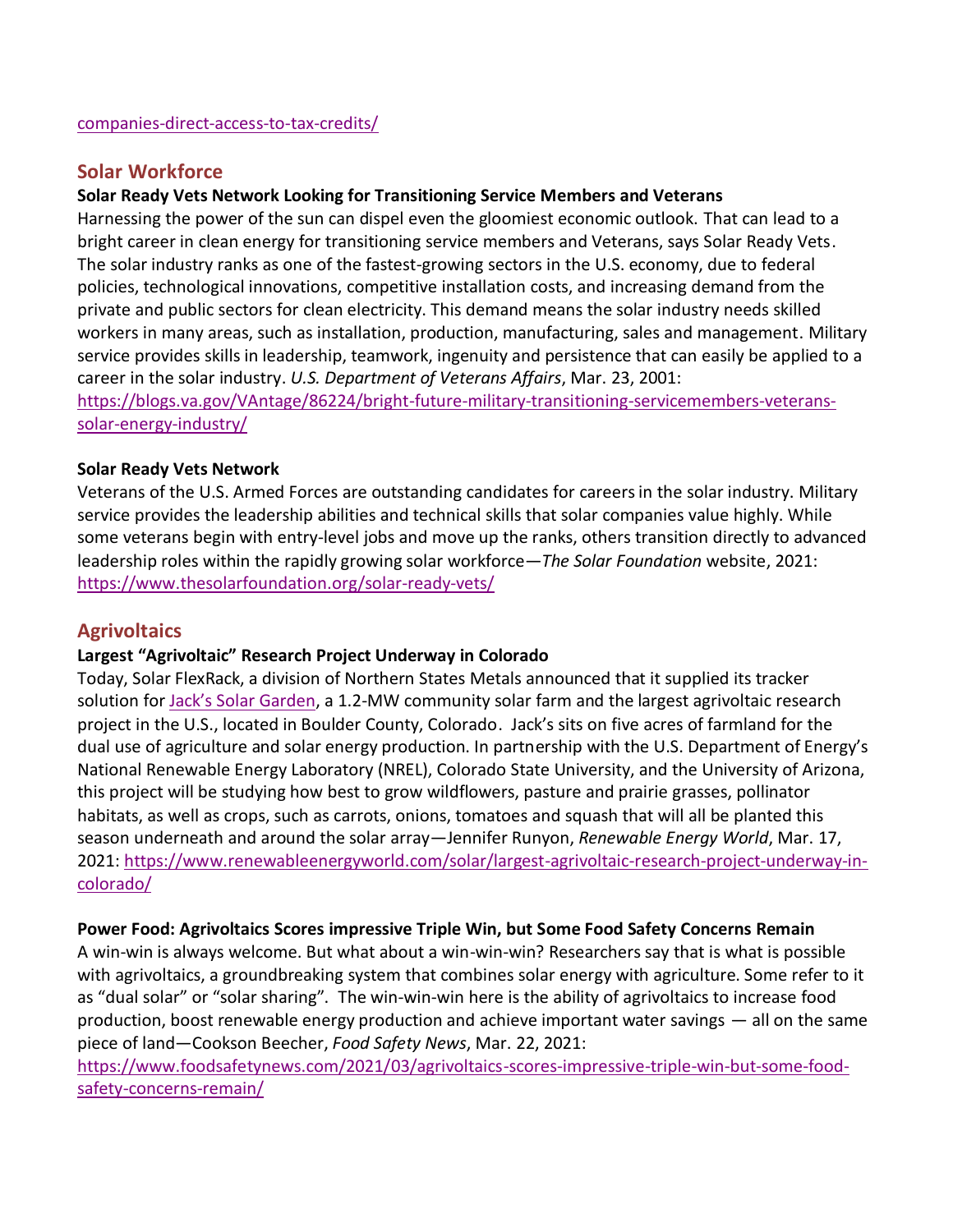# **Soft Costs of Solar**

## **NREL Releases Online Tool to Expedite Solar Permitting**

Distributed solar photovoltaic prices have plummeted over the past decade, but non-equipment soft costs such as permitting, inspection and interconnection (PII) remain high. PII review and approval processes associated with the 20,000 distinct jurisdictions and 3,000 utilities can sometimes add weeks or months to the installation process along with higher install costs passed to homeowners. In partnership with the solar industry, the National Renewable Energy Laboratory (NREL) has developed the [Solar Time-based Residential Analytics and Cycle time Estimator](https://solarapp.nrel.gov/solarTRACE) (Solar TRACE), an online tool to increase transparency into PII processes, requirements and overall adoption cycle times nationwide— Michael Bates, *Solar Industry,* Mar. 10, 2021: [https://solarindustrymag.com/nrel-releases-online-tool](https://solarindustrymag.com/nrel-releases-online-tool-to-expedite-solar-permitting)[to-expedite-solar-permitting](https://solarindustrymag.com/nrel-releases-online-tool-to-expedite-solar-permitting)

## **Solar Panel Recycling**

## **Redwood Materials to Process Batteries and Solar Panels Recycled Through ERI**

Electronics recycler [ERI](https://eridirect.com/) and [Redwood Materials](https://www.redwoodmaterials.com/) are partnering on both battery and solar panel recycling. Redwoods Materials, co-founded by former Tesla CTO JB Straubel, is dedicated to handling ewaste responsibly. "ERI and Redwood Materials working together signals a unique, unprecedented partnership that will tackle the 'last mile' of electronic recycling: solar panels and batteries," said John Shegerian, ERI's Co-Founder and Executive Chairman—Kelly Pickerel, *Solar Power World*, Mar. 25, 2021: [https://www.solarpowerworldonline.com/2021/03/redwood-materials-to-process-battery-and-solar](https://www.solarpowerworldonline.com/2021/03/redwood-materials-to-process-battery-and-solar-panels-recycled-through-eri/)[panels-recycled-through-eri/](https://www.solarpowerworldonline.com/2021/03/redwood-materials-to-process-battery-and-solar-panels-recycled-through-eri/)

## **Upcoming Presentations and Webinars**

#### **[Solar Washington Presentation: Solar](https://www.solarwa.org/january_2021_solar_washington_presentation_working_in_solar_installer) Financing 101: Thursday, April 8, 2021 12:00 p.m.**

*Solar Financing 101*. You are ready, your roof is ready, the sun is out and the tax holding you credit is waiting. So what is holding you back? If trying to figure out how to pay for it is a hurdle this presentation is for you. Learn more about your options when it comes to paying for your solar system including why no interest may not always be the best option. For more information and to register see: [https://www.solarwa.org/april\\_2021\\_solar\\_washington\\_presentation\\_solar\\_financing\\_101](https://www.solarwa.org/april_2021_solar_washington_presentation_solar_financing_101)

## **GoGreen Virtual Annual Conference: Tuesday, April 6, 2021**

For more than a decade, the GoGreen Conference has been an action driving sustainability learning experience for community leaders, business and public sector decision-makers in the Pacific Northwest. Featuring regionally focused content and recognized leaders from our communities, GoGreen works across industry silos to foster peer-to-peer learning and collaborative solutions. For more information and to register see:<https://www.seattle.gogreenconference.net/>

## **Utility Scale Solar and Siting Considerations: Tuesday, April 27, 2021 3:00 p.m. PDT**

This live, free, Zoom webinar, hosted by Penn State Extension, will focus on key siting issues associated with utility scale solar development. The presentation will include a virtual tour of several recently installed solar facilities in Pennsylvania and New York. Information will be presented on how stormwater is managed at a large solar facility, planning proper vegetative cover prior to construction,